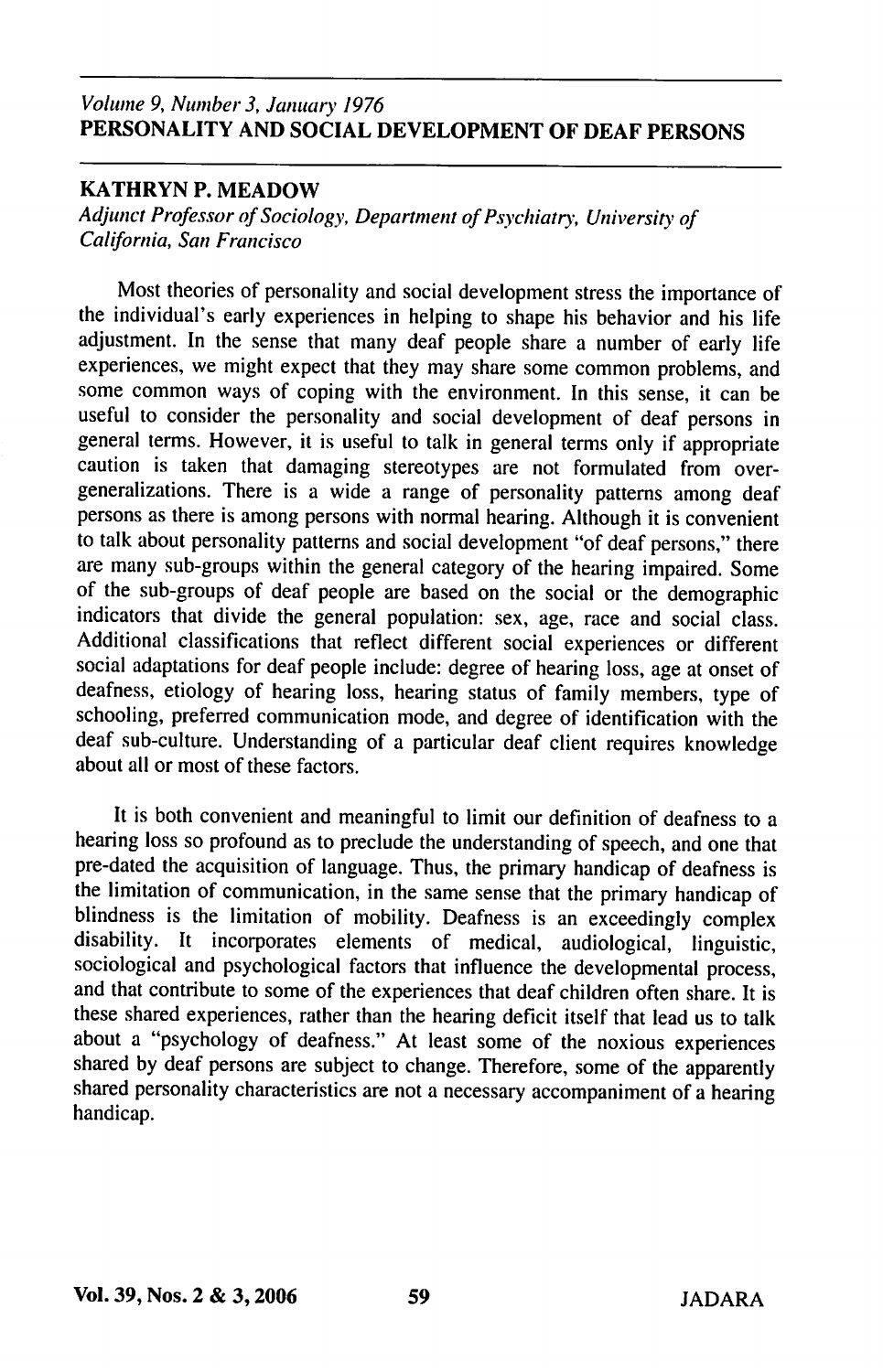Two major categories of shared early experiences are particularly important in the personality and social development of the deaf. First is the fact that communication between most deaf children and their parents is either absent or very rudimentary during the important early years of the child's life. These are the years when parents and children would ordinarily have the most constant and exclusive contact with each other. The second important major category of early life experience shared by deaf persons is the usual response of parents to the diagnosis of a hearing handicap in a young child. This early response is the first of a long series of social responses to handicap with which handicapped persons must cope. Parents, however, often respond to diagnosis with sorrow, shock, shame, guilt, and anger. Their attitudes about the meaning of deafness influence their treatment of the deaf child, thus influencing the child's personality and social development.

## Social Development

Social and Emotional Maturity — The most frequently stated generalization about the psychological and social development of deaf individuals is that they seem to exhibit a high degree of "emotional immaturity." Levine has described this complex in terms of "egocentricity, easy irritability, impulsiveness, and suggestibility." Myklebust (1960) found that deaf persons were immature in "caring for others." Altshuler (1974) characterized deaf patients as demonstrating "egocentricity, a lack of empathy, dependency." The term "maturity" in a social sense often refers to an individual's ability to care for himself, to accept responsibility for his actions and his destiny, and to be independent.

The Vineland Social Maturity Scale was designed to measure children's capacity to care for themselves and to engage in activities that lead to ultimate independence. It measures abilities in self-help, self-direction, locomotion, occupation, communication, and social relations. A large number of studies of deaf children have been reported showing that deaf children received lower scores on the Vineland Scale of Social Maturity than did hearing children of comparable ages. One study was done with parents and children with a variety of handicaps, including deafness. All the handicapped children were found to be deficient in self-help skills. However, the more remarkable aspect of the report was the discrepancy between the tasks that the children were capable of performing and those that they actually did for themselves. This suggests that parents generalize from the narrow range of tasks that a handicapped child actually cannot do, and assume that there is a much larger spectrum of tasks of which he is incapable. Eventually, the assumed inability becomes a real inability because the child does not have the opportunity to practice tasks and develop new levels of expertise. In addition, it takes more patience and time for handicapped children to perform the trial-and-error process of skill acquisition - time and patience that parents may not have or be unwilling to give. For deaf children with deficient communication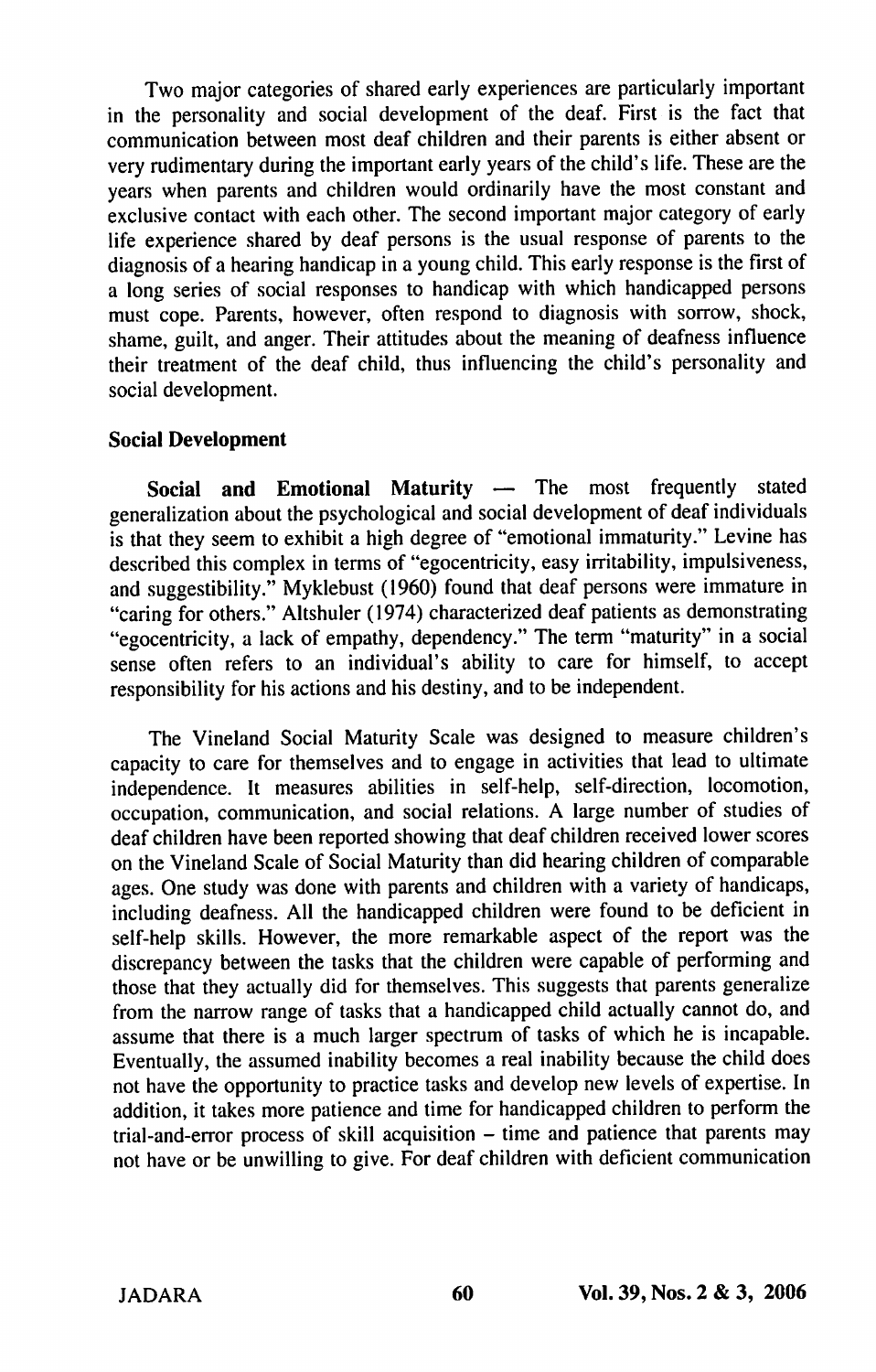skills, it takes additional time and patience merely to communicate what is expected, required, and necessary for the performance of even a simple task.

Human development is a cumulative process. That is, readiness for the development of one age-appropriate skill is based on the development of another skill at an earlier age. By the same token, deficiencies in tasks requiring selfresponsibility and maturity may be cumulative as well. Parents and other-caretakers who observe that a child or adolescent is unable to perform one kind of self-help task may be even more reluctant to demand or to allow him to perform another kind of task that is appropriate for the next age level.

Many deaf children and adolescents are educated in State residential schools. The National Census of the Deaf Population, as reported in Schein & Delk (1974), showed that one-half of deaf persons ages  $2\overline{5}$  to 64 in 1972 had been educated exclusively in residential schools. Residential living negatively influences the development of maturity, although most administrators today are aware of these factors, and attempt to create an environment that encourages independence. Some of the disadvantages of the residential setting stem from the nature of dormitory life and the administrative hazards inherent in large institutions. When children live together in groups, it is necessary that rules be made that can be applied to the group, sometimes conflicting with needs of individual children. Chores that might be assigned to children in their family settings may be performed by maintenance personnel in an institution. Opportunities for privacy, and space for private activities are less frequent in a residential school than in a home. When students reach the age when boy-girl relationships begin to develop, both parents and school personnel become anxious about the possible consequences of sexual activities. This leads to restrictive rules and fewer opportunities for the development of relationships than might be found in the family environment of other adolescents. Thus, the limited social opportunities of the deaf adolescent in the residential school can add to an already underdeveloped sense of self-responsibility and social immaturity.

One research study (Schlesinger & Meadow, 1972) conducted with deaf students in a residential school compared those whose parents were deaf to another group in the same school whose parents had normal hearing. These students were rated by their teachers and counselors on several dimensions of social and personal development. The students with deaf parents received consistently higher or more positive ratings for "maturity," "responsibility," and for "independence." The students with deaf parents had all experienced early family communication since the parents ordinarily used American Sign Language with them from infancy onward. In addition, the reactions of the deaf parents to the diagnosis of deafness in their child were considerably less traumatic than that experienced by hearing parents. (It should be noted that no more than ten percent of deaf children have both a deaf mother and a deaf father.)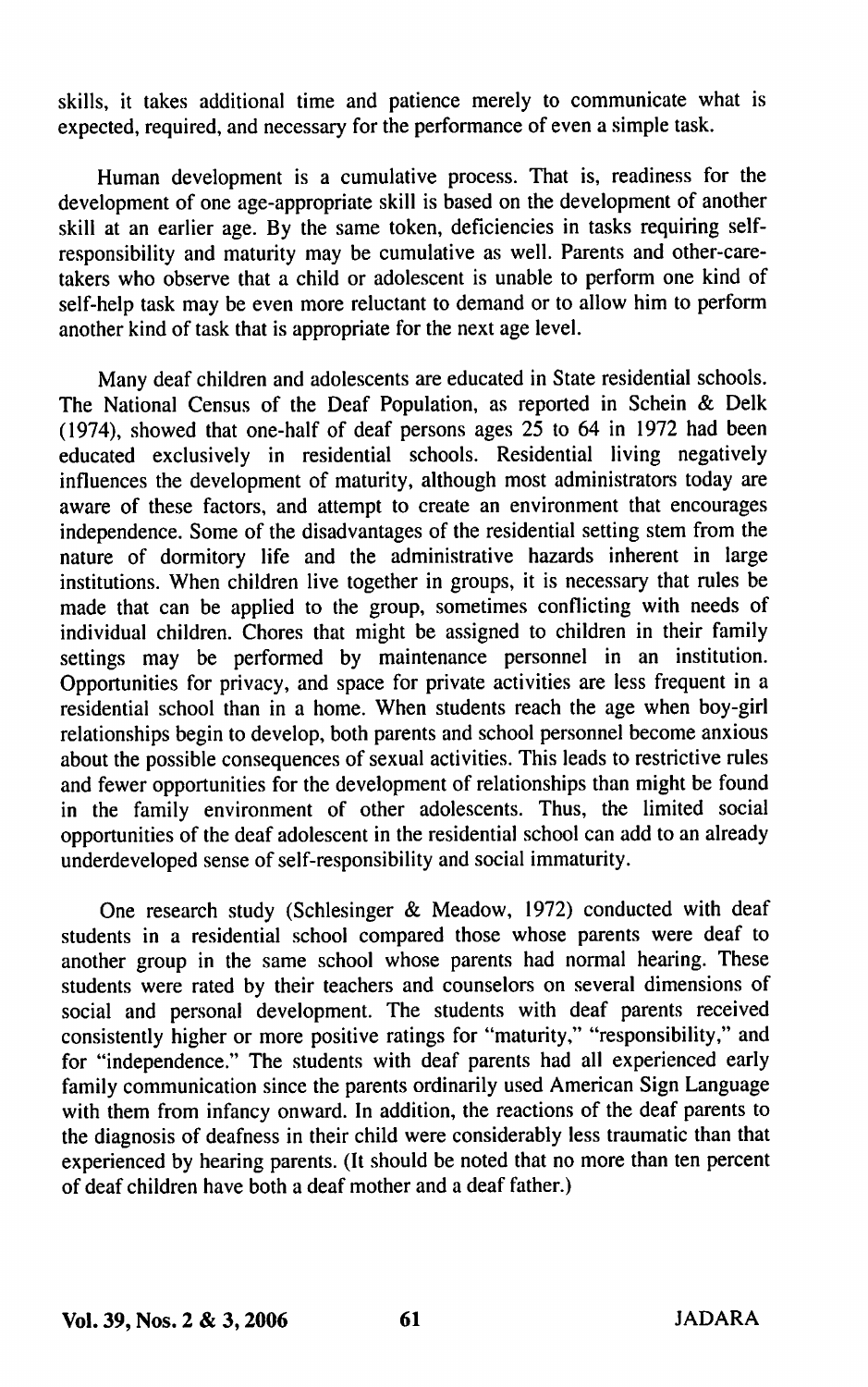Many of the traits that have been used to characterize deaf persons might also be used to describe a person who is thought to be "immature." Three traits that have been used again and again are "impulsivity," "egocentricity," and "rigidity." If we look at the meaning, or at the behavioral patterns that these trait descriptors are intended to summarize, it is not difficult to speculate that these characteristics develop readily among any group where early communication was absent or imperfect.

Impulsiveness refers to behavior that is not based on careful, coherent, advance planning. The impulsive person may be unable to plan a course of action and adhere to it. He may make rash choices based on a desire for immediate gratification rather than on the expectation of long-term gains. Building long-term goals may require an ability to think out, to imagine, or to live in fantasy, future possibilities that stem from one or another present decision. If we look to the early experiences of deaf children, we see that language is important for the expression of time. Those who do not have language are restricted by the tyranny of the present in terms of both time and space. Parents can communicate in a rudimentary way to their deaf children about things that are present in the same room, or about events that are current. Language is necessary if one wishes to communicate about events that occurred in the past or that will take place in the future. Thus, deaf children often have not had the experience of communicating about future plans, or reminiscing about memories from the past. Most parents, when they want their child to wait to receive a particular treat or experience, are able to tell him when he can expect to receive the desired object and why the delay is necessary. Without language, this is difficult or impossible. Thus, parents of deaf children often yield to immediate demands or temper tantrums that are uncomfortable for everyone. The deaf child does not learn easily to control his demands for immediate gratification by learning that sometimes he can expect to be given something at a later time.

Egocentricity describes a person whose world centers on or revolves around himself. A self-centered person is one who is unwilling or unable to consider the needs, the opinions, or the desires others. He is unaware or uncaring about the effect of his behavior on other people. A part of the normal developmental process involves first, the differentiation of oneself from others, and secondly, the realization that one's behavior affects the behavior of those around him in specific ways. Again, language or communication is important or perhaps even necessary if this process is to take place. One way in which a child becomes "socialized" to the ways of his society is through his desire to please his parents, who communicate to him the norms of his particular group. Group norms are expressed in the person of the parent. Social approval or disapproval consists of parental approval or disapproval in the early years. If a child is to take into account the wishes of others, he must understand what it is about his behavior that affects significant others in either positive or negative ways. An explanation of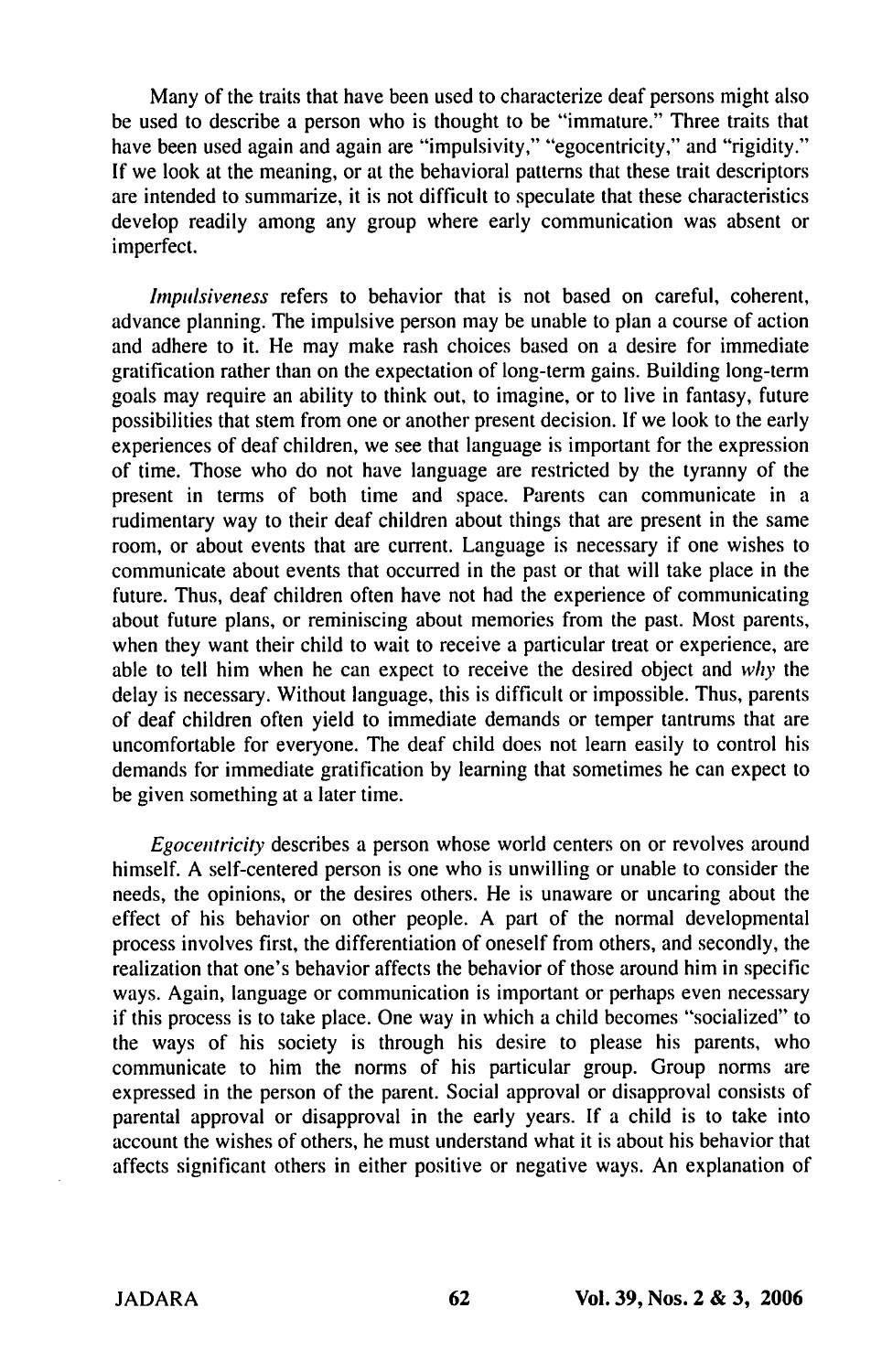emotions experienced by others is difficult without fairly complex language. The language of emotions is an area where deaf children are particularly deficient.

Rigidity refers to an inflexible approach to the world or to particular tasks. It reflects an inability to change one's demands or requests to conform to changing situations or events. It can also refer to a tendency to apply a once-learned rule indiscriminately. Thus, it is often said of deaf persons that they "live by the rule book of etiquette." It seems to be difficult for them to differentiate between the more and the less important situation for the application of a particular rule.

When deaf children are learning their first "rules" about acceptable and unacceptable ways of behaving, they may not leam the reasons surrounding a particular prohibition. The rule must be followed "because Mother says so," or "because Father will be angry." They do not have the benefit of learning explanations for the rules; "If you go too near the fire you will get burned;" "If you break my vase I will feel badly." Thus, rules are applied indiscriminately to new situations because the reasoning on which they are based is not understood. This indiscriminate application of rules then appears to be rigidity.

Deaf children seem to have particular difficulty in developing the idea of causality in both the physical world and the social world. The language of "why" and "because" does not come easily. It is hard to elicit a response to the question of, "Why did you do such-and-such?" Hearing children at about the age of two years threaten to drive their parents to the brink of insanity with incessant questions beginning with the word "why." Perhaps this stage of language is important for the incorporation of ideas of causality. A world that appears to be without rhyme or reason is more likely to be approached by means of a rigid set of rules.

Maturity: Implications for the Rehabilitation Counselor — Vocational maturity is closely related to social and emotional maturity. It is more difficult to place an "immature" client on a job and to help him to remain on the job. The client who has been sheltered by his family and who has continued to be sheltered by his teachers is less likely to be ready to take responsibility on the job. For the deaf person, there is often a thin line between tasks that he can be expected to do for himself, and tasks with which he needs some help because of his impaired hearing. In the same way that parents and teachers must tread this line in living and working with deaf children and adolescents, the rehabilitation counselor must tread the line in working with deaf adults. The rehabilitation counselor needs to foster independent behavior, rather than reinforcing old patterns of dependency. Clients with long experience in surrendering their independence to others usually become skillful in demanding maneuvering to continue their helpless ness.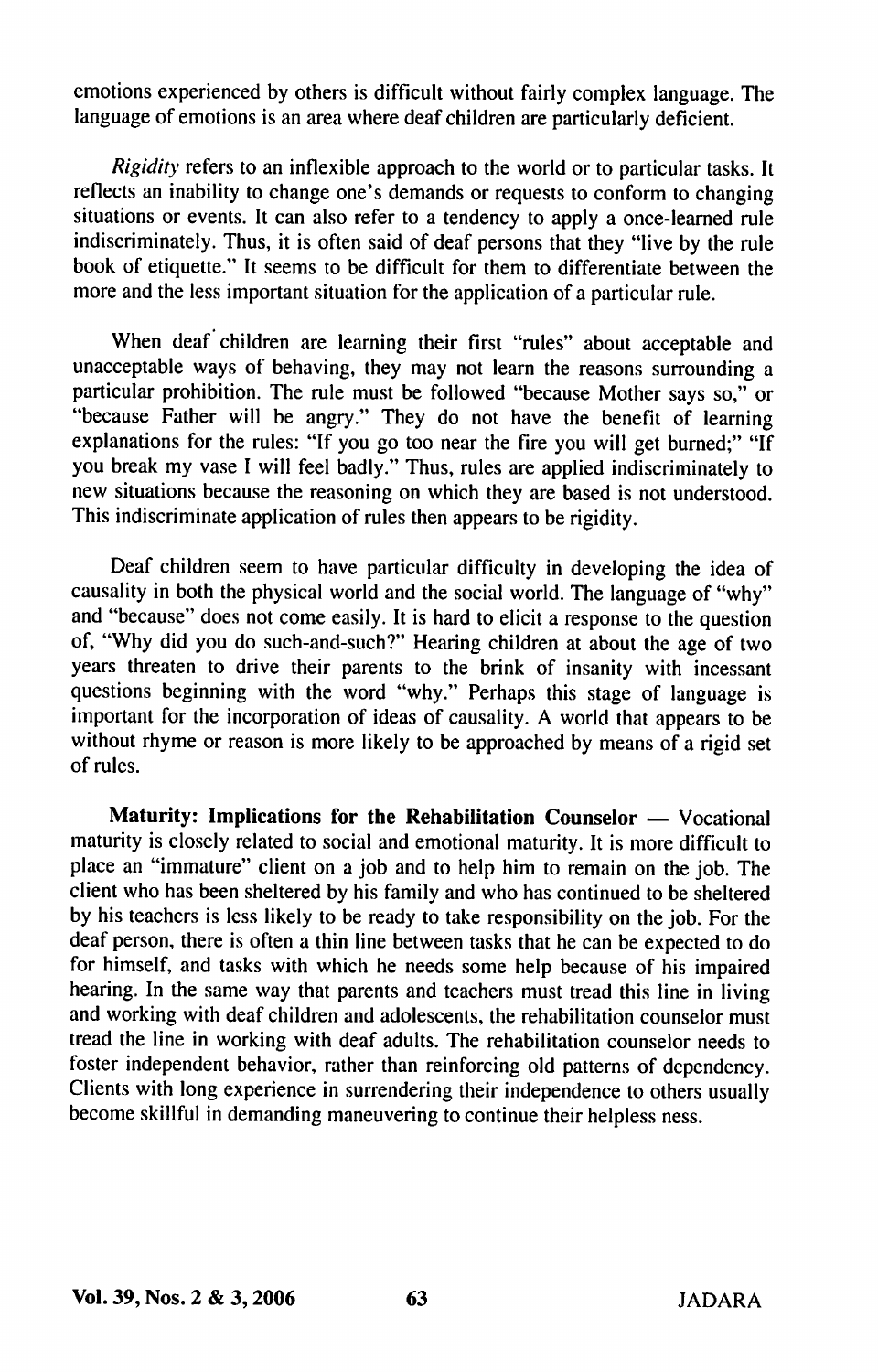A prime example of issues around dependency of deaf clients centers on their realistic need for help in the use of the telephone. In making job applications and in setting up appointments for interviews with prospective employers, telephone contact obviously can save time and is usually more efficient. If the counselor is unaware of the trap of dependency, and the long-term benefit to his client of increasing independence, he may make more telephone calls than are truly necessary. On the other hand, to insist that he will never make phone calls for deaf clients is a denial of the reality of the handicap.

Counselors can help deaf clients to become more mature by insisting that they find substitutes for direct telephone calls for changing or canceling appointments. This can become valuable experience for the kind of responsible behavior expected by employers for notification when absence from work is unavoidable. Helping a deaf client to make an on-going arrangement with a neighbor, or to develop a signal system with the telephone can be very useful. Deaf adults can sometimes learn to use the telephone in limited ways with people whom they know, but often find this a frightening and threatening experience. The rehabilitation counselor who has developed a relationship with a deaf client may be able to help him deal with some fears in this area. The importance of keeping appointments and of being on time is something that immature persons handicapped or not - often have difficulty in understanding.

Another hallmark – or even definition – of immaturity is the absence of many life experiences that are frequently assumed. Thus, we assume that any adult has had experience in using public transportation, in managing a budget of some kind, and in dealing with everyday bureaucracies, encompassed in banks, medical services, and so forth. This is often not the case for persons who have led sheltered, dependent lives. The counselor may need to help some deaf clients with these basic experiential details before a successful job placement is possible. These kinds of considerations, all related to the relative maturity or immaturity of many deaf clients, lead to an important area for supervisors and administrators of rehabilitation services. One implication of the maturity level to be expected of deaf clients is that it often takes more counselor time to work with a case load of hearing-impaired clients. To expect the same rate of successful job placements, or to expect rehabilitation counselors for the deaf to carry the same case load as specialists with other kinds of case loads may be unrealistic. Some of the basic needs of deaf clients may be met as well, or perhaps even better, by a professional aide to the rehabilitation counselor. An aide who is deaf, or is fluent in sign language may be able to help in basic orientation that is pre-vocational in nature.

Finally, it is important to mention one more pitfall that is common for many helping professionals who work with deaf adolescents or young adults. This is the temptation to work with the client's parents rather than with the client himself. Often, parents are used in making decisions for their deaf children rather than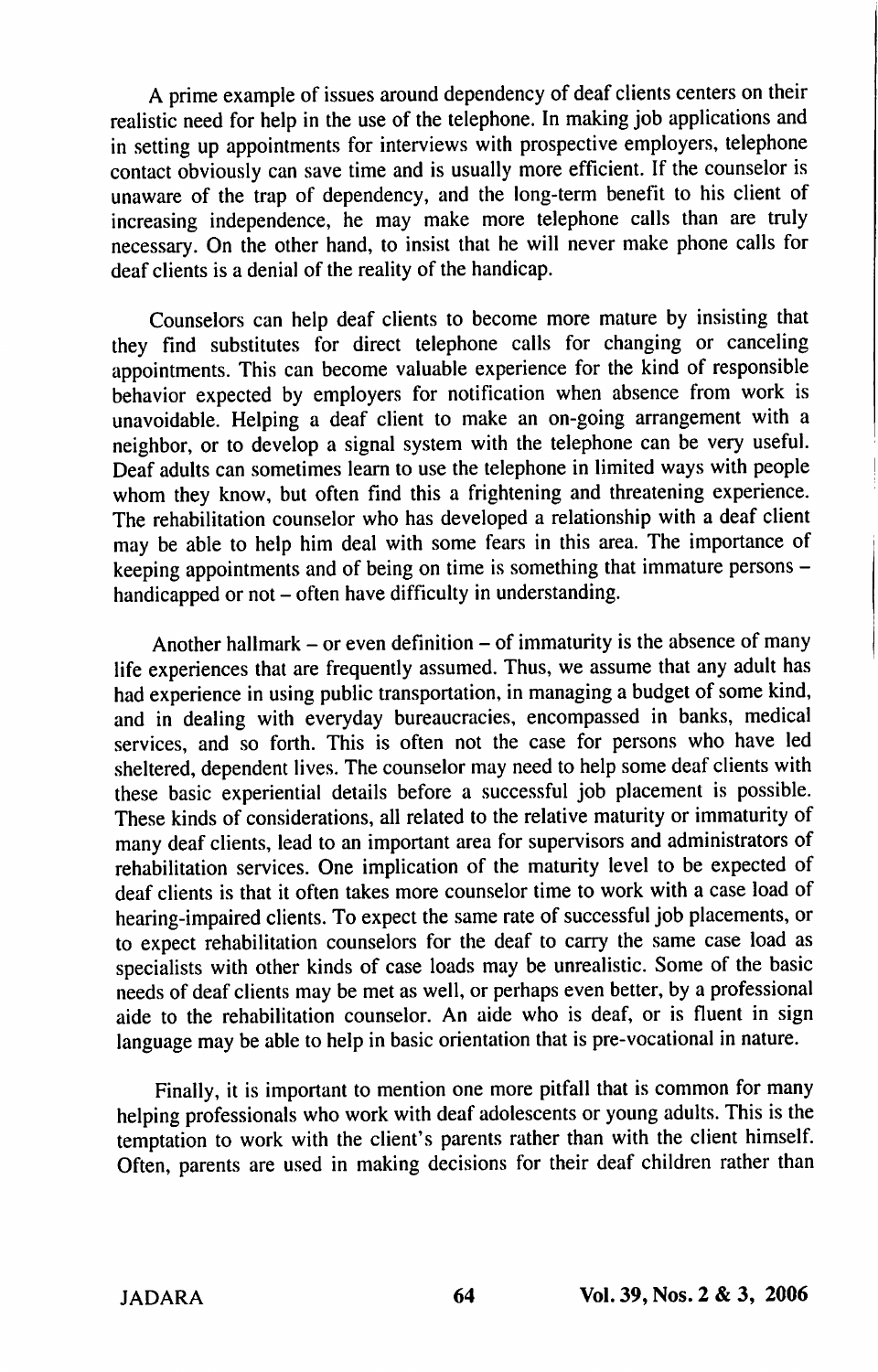with them, or encouraging them to make their decisions independently. Parents often present themselves to the rehabilitation counselor along with the young deaf adult, expecting to be totally involved in the decision-making process for training or for vocational planning. Counselors need to be prepared with tactful ways of encouraging the process of disengaging parents and their grown-up deaf children. This is another part of the definition of maturity.

Self-Image — The growth of self-image, or identity, goes hand in hand with social development. As a child begins to be an object to himself, as he sees himself reflected in the appraisals of others, he begins to understand both their behavior and his own. The child sees himself "mirrored" in the responses that important others make to him, and gets a sense of his own worth from their reactions. Initially, a child's important others are his parents and his siblings. Gradually, his circle widens, and his self-image is affected by the responses of teachers, peers, storekeepers, and neighbors. Children who are handicapped begin to learn or to sense their difference very early. The positive or negative meaning attached to their definition of their "differentness" depends in large part on the feelings of significant others, particularly their parents. It is for this reason that parental responses to the diagnosis of deafness are so important to the development of the hearing-handicapped child. Parents who are ashamed or embarrassed about their child's deafness cannot help but communicate this to the child. He, in turn, incorporates their feelings about him, and they become a part of his self-image or self-concept.

The relative visibility of a handicap is important to the response that is evoked in others, or to the stigma imposed on the handicapped person. Ironically, deafness itself is invisible; it is the means through which deaf persons cope with their handicap that make them visible. Thus, it is the hearing aid that gives one clue to the presence of a handicap; it is sign language that gives another clue to the presence of a handicap; unusual or distorted speech patterns that give a third clue. Parents who are not reconciled to their child's deafness may give subtle and ambiguous messages to him about his worth by giving ambiguous messages about his means of coping with his deafness. Sometimes parents do not want their deaf children to wear their hearing aids when they are photographed. Or they may remove the hearing aid when they put on the party dress or the Sunday suit. These incidents reflect parental attitudes that edge a child toward negative identity feelings in relation to his deafness.

For many years, the educational controversy about the means of communication to be used with deaf children was couched in terms of either sign/manual language or spoken/oral language. The dichotomy created by educators and adopted by parents meant that many deaf children were bound to be placed in an "identity bind" at some point in the life span. If spoken communication was the only acceptable communication, and the deaf person's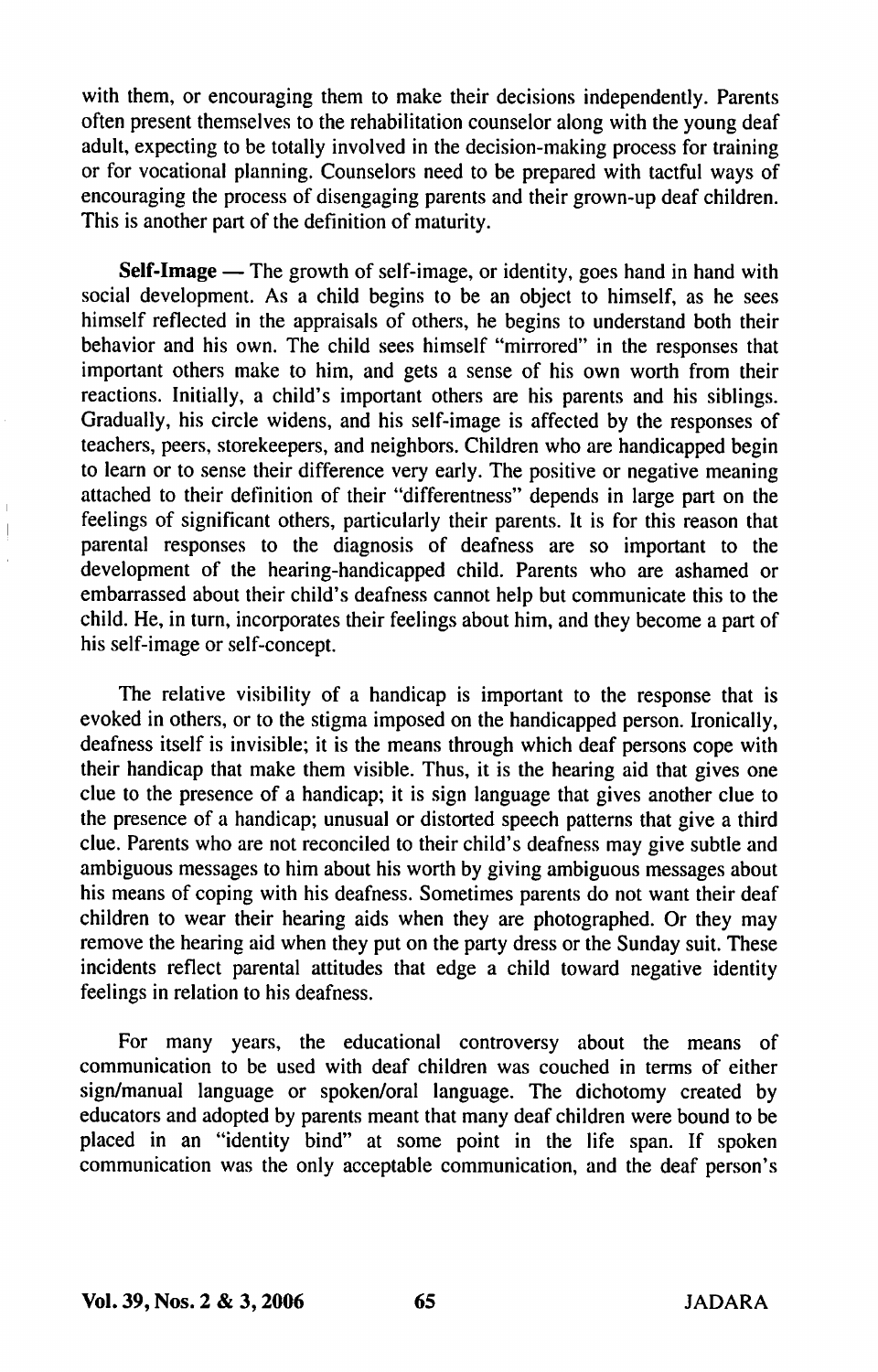speech proved to be unintelligible for a majority of those he met, his identity became unacceptable to himself as it appeared to have been to his parents and teachers who insisted on speech only. If the deaf person learned sign language in adolescence, felt more comfortable using it for communication, and in relating to others who also used it, he might reject completely the use of hearing aids and speech that might serve to identify him with the non-deaf community.

Young deaf children rarely have the opportunity to meet deaf adults who might serve as positive role models for them. This means that some of them develop skewed ideas about their own identity and about their adult destinies. Some believe that they will develop hearing and speech as they grow older. Deaf teachers have been barred from teaching in most day schools and classes. Recently, as "Total Communication" became more acceptable, deaf teacher aides became assets in the classroom because of their fluent knowledge of sign language. In residential schools, where deaf people have found employment in the past, the kinds of jobs for which they could apply were limited. They usually were not hired to teach in the younger grades where instruction was probably by oralonly means. Thus, they could teach in the upper grades or they could apply for jobs as dormitory counselors or house-parents. The status differential between teaching and dormitory staffs favored the teaching staff. Thus, the deaf students in residential schools saw their possible role models — that is, the other deaf persons in their environment — in the less desirable status positions.

The research cited above comparing deaf students with deaf and with hearing parents also compared the self-image of the two groups. Students with deaf parents had significantly more positive scores on the self-image test than did the students with hearing parents. There were also some interesting differences in the children of deaf and hearing parents when different age groups were analyzed. Younger children of deaf parents had especially high levels of self-esteem; younger children of hearing parents had especially low levels of self-esteem. For older children, self-image scores were almost the same for the two groups with deaf and with hearing parents.

When day school students with hearing parents were tested later, their scores were almost identical to those of the residential students with hearing parents. Self-image was particularly low among those students whose hearing parents had high levels of educational achievement. This suggests that when deaf students feel that they are unable to fulfill their parents' expectations for them they may have negative self-concepts.

Self-Image: Implications for the Rehabilitation Counselor — Self-image, self-confidence, positive self-concept are important to the job effectiveness of everyone. This area is even more important for the handicapped person, and for the deaf client no less than others. The single most critical way in which the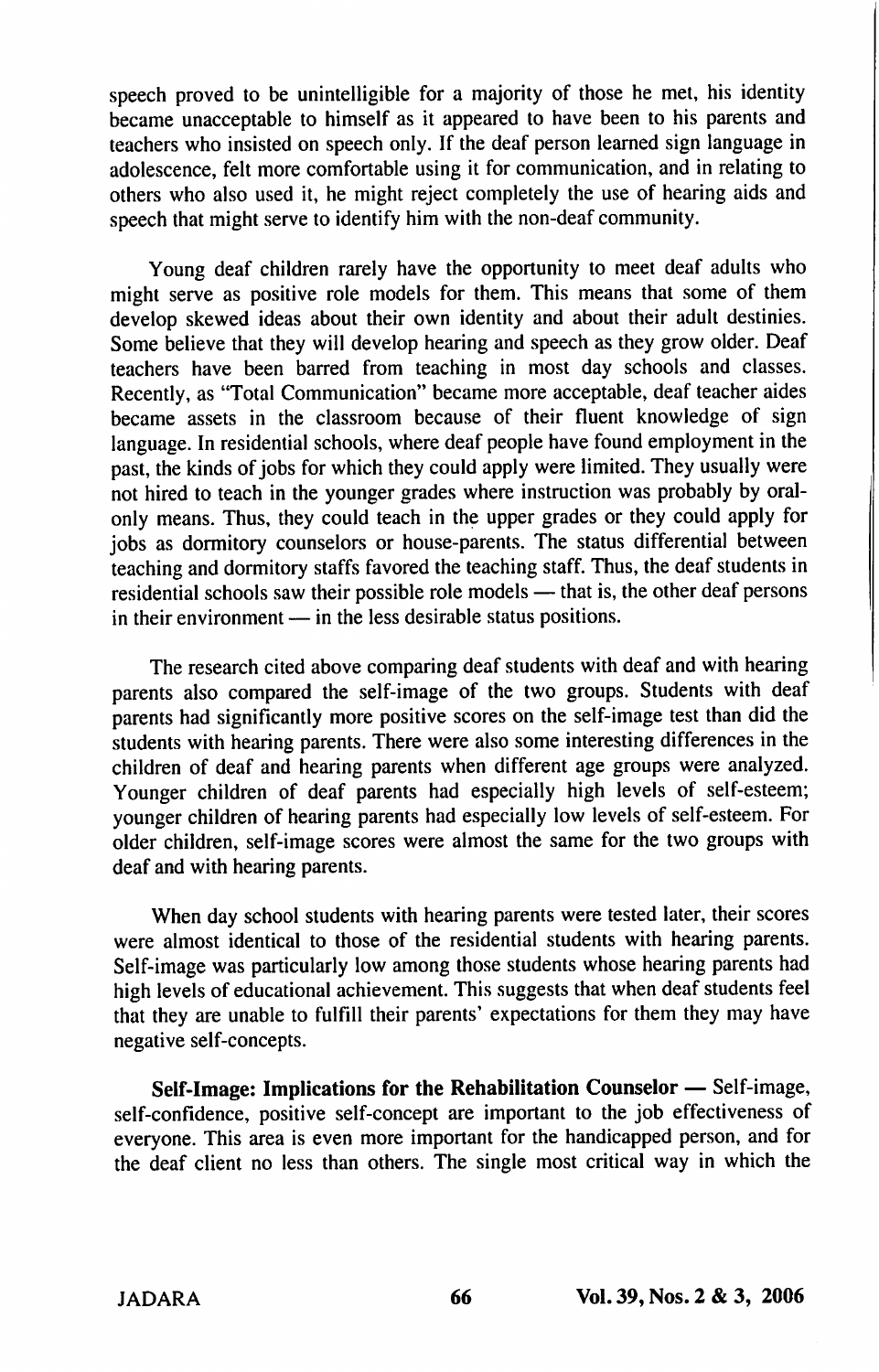image of the self for the deaf client is different than for others is the special link between communication mode and self-image. The phrase "my language is me" has special significance for deaf persons. By respecting the language or the preferred communication mode of the deaf client two goals may be achieved: a positive sense of self is encouraged, and rapport between counselor and client is established.

The important facet of this discussion is the necessity for the counselor to accept the client's own definition of preferred communication mode, rather than attempting to impose the counselor's definition of what is "best." This means that ideally speaking the rehabilitation counselor needs to be fluent in the entire range of possible communication modes that might be used by an individual client. These include: Ameslan, Signed English, "SEE sings," oral Engli.sh.

Ameslan refers to American Sign Language. This is a gesture language with its own grammar and syntax, and is used by most deaf adults who consider themselves to be members of the deaf sub-culture. Ameslan is, in fact, the major symbol of the cohesiveness of the in-group of the deaf community. For many deaf adults, acceptance of Ameslan is synonymous with acceptance of deafness. Thus, rehabilitation counselors of the deaf need to have some knowledge of sign language at the minimum. If they are not fluent, they need to learn, and to have a skilled interpreter available when needed. One of the requests for service that is most likely to be made of counselors is the provision of an interpreter for legal, medical, or educational needs. Thus, they should be aware of interpreters who qualify for certification by the Registry of Interpreters fro the Deaf in the particular area they serve.

Signed English approximates spoken English more closely than does Ameslan. It is the form of sign language that is utilized in the educational approach referred to as the "combined method" of speaking and signing simultaneously. However, it is like Ameslan in that verb tenses and noun modulations are not incorporated into the signed message. "SEE signs," on the other hand do include these features in the signs as well as in the spoken portion of the communication. SEE signs are utilized in the educational approach that is being called "Total Communication." Total Communication incorporates formal sign language, spoken language, and strict attention to amplification for deaf children both at home and in the classroom. More and more programs of deaf education are utilizing this approach at the present time. This means that the next generation of deaf students leaving schools will feel more at home with SEE signs, making it important for rehabilitation counselors to be fluent or at least aware and accepting of this form of communication as well. For two hundred years, there has been bitter conflict among educators about the use of oral vs. the use of manual communication with the deaf child. This conflict seems to be diminishing as the acceptance of Total Communication grows. A new controversy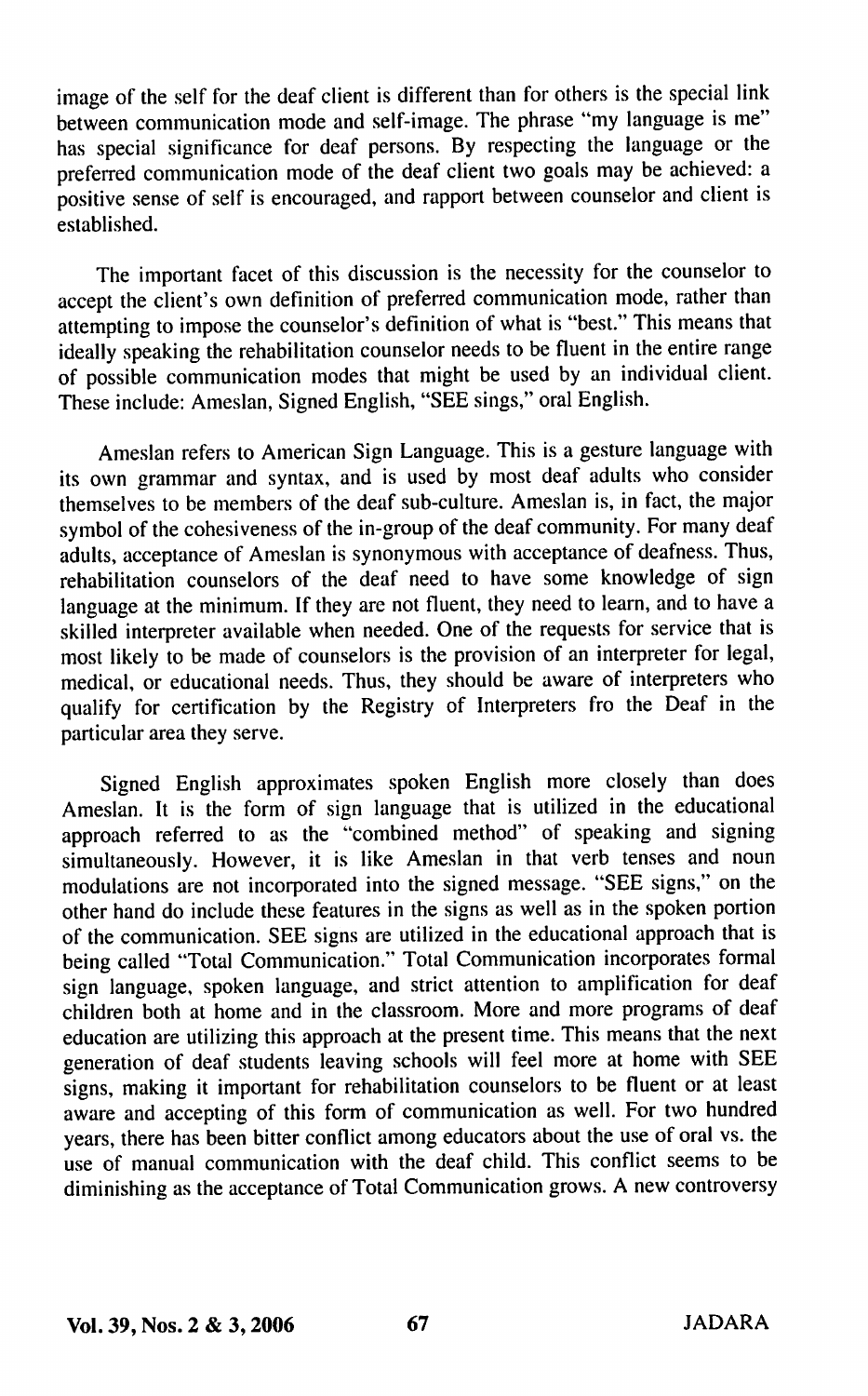is brewing about the form that the sign language portion of Total Communication will take. While rehabilitation counselors may well form their own opinions about the educational issues, they need to accept their deaf clients' communication mode on an individual basis.

Some deaf clients will continue to rely exclusively on spoken communication with rehabilitation counselors. It takes the unfamiliar ear some time to learn and to become comfortable with deaf voices generally, and with individual voices specifically. Use of paper and pencil, or typewritten communication to help speed communication may be helpful. Often, young deaf adults who have grown up in strictly, or even militantly oral environments welcome referrals to sign language classes. Even if they continue to use spoken communication as their preferred mode with the general community, familiarity with sign language can broaden their social horizons, and sometimes make them more comfortable with their deaf identity. This is more likely to be true if the option is offered as a suggestion rather than as a prescription by the counselor.

Behavioral Problems of Deaf People — Deaf children are said to exhibit higher rates of behavior problems that comparable groups of children in the general population. Behavior problems have been described as of "epidemic proportions" among deaf children, with as many as ten or twelve percent exhibiting severe emotional or behavioral disturbances (Vernon, 1969). This is about five times the proportion that would be expected. The figures on which these estimates are based usually are collected from teachers of deaf students. Judgments are ordinarily made about the kinds of behavior that are most difficult to manage in a classroom. Thus, the aggressive, active, acting out child is more likely to be identified than the shy, withdrawn child. An important consequence for the child of this kind of behavior is frequently exclusion from school. Since so many deaf children are considered problematic by their teachers, it is somewhat curious that the prevalence of severe mental illness is no greater among deaf adults than is found in the general population. However, Ranier, Altshuler and Kallmann suggested, on the basis of their studies of the deaf population of New York State, that deaf adults display more "problems of living." These show up as higher crime and delinquency rates, higher rates of family and marital problems, agency referrals for problems of alcohol abuse or sexual acting-out (1969).

The developmental basis for this array of problem behaviors is, of course, diverse and varied. Many problems undoubtedly stem from frustration at the absence of communication, from family, school, and community response to handicap, and to negative self-image. Two other factors must be mentioned, however. One is the high rate of physical and neurological handicaps in addition to deafness that is found among the current generation of deaf children. Fully onethird of all deaf children have another handicap in addition to their deafness (Vernon, 1969). Secondly, the effect of societal response to the kinds of behaviors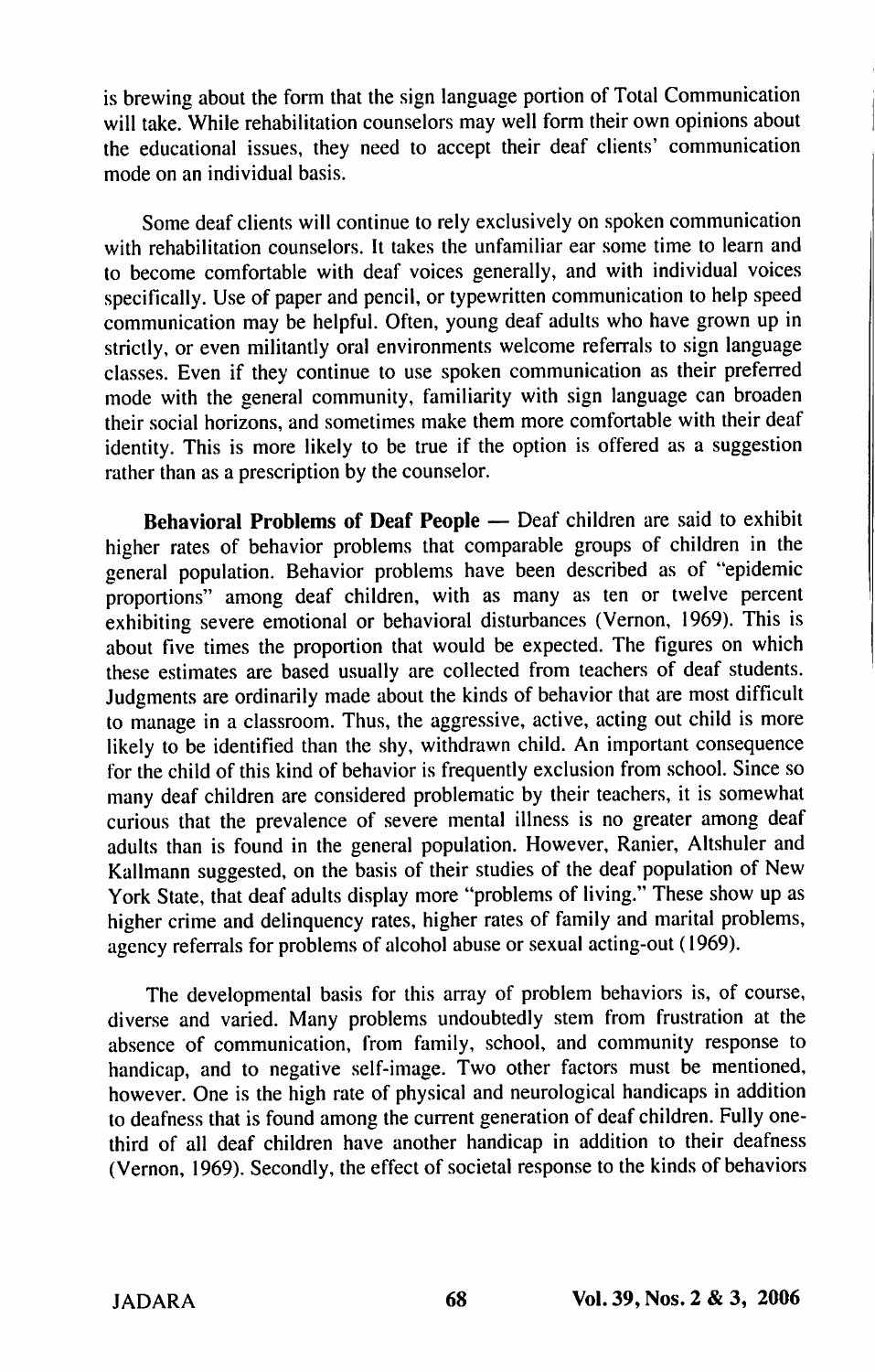that come to be labeled emotionally disturbed often reinforces the very behavior patterns that created difficulties in the first place. The child who is labeled a "bad boy" is defined that way not only by others but by himself. He then becomes the "delinquent adolescent" and the "problem adult." Breaking the cycle becomes more difficult at each developmental stage.

Behavior Problems: Implications for Rehabilitation Counselors — Deaf persons with additional problems of any kind are more difficult to train, to place and to counsel. When the additional problems take the form of additional physical handicaps, however, solutions can take a more specific form. If a solution takes the form of a mechanical device or a technical innovation, it is less likely that human "failing" is responsible for a breakdown in the counselor's planning. However, when deaf client's additional problems stem from behavior that is socially unacceptable, or that runs counter to institutional, legal or administrative regulations, it is more difficult to retain a non-judgmental point of view. The rehabilitation counselor's job is made harder with behaviorally difficult deaf persons because of the paucity of institutions designed to care for them. There are very few mental hospitals with wards where deaf patients can communicate with staff persons. There are few facilities for the treatment of deaf alcoholics. There are almost no halfway houses that are able to provide shelter for deaf patients. The rehabilitation counselor for the deaf needs more access to mental health consultants. He needs to be able to refer deaf clients for therapy with professionals who are skilled in various ways of working with deaf patients. The relative absence of these facilities, and of training centers for mental health professionals who can work with the deaf, means that the rehabilitation counselor must often serve the difficult deaf client less well than he would like.

#### Conclusion

Perhaps the most important summary point to be made is the reiteration of a cautionary statement: deaf people are not all alike; there is as much variation among deaf people as there is among hearing peers. The important facet of life experience that enables us to talk in terms of the "personality" or "psychology" of "the deaf" is the unfortunate shared factor of early language or communicative deficiencies. As more deaf children acquire language at the normal age and in an optimal, joyful family milieu we can expect to see fewer deaf adults with the social-emotional problems and personality traits that stem from retarded language acquisition. An important implication of this picture is the need for rehabilitation workers to be concerned with the early experiences of their future deaf clients. Preventive rehabilitation may be more important for this group of handicapped persons than for any other. Early language has important implications for the whole person. The deaf person's communicative handicap cannot be entirely overcome in his adult years since early communicative deprivation has such profound consequences for personality and social development. For deaf persons.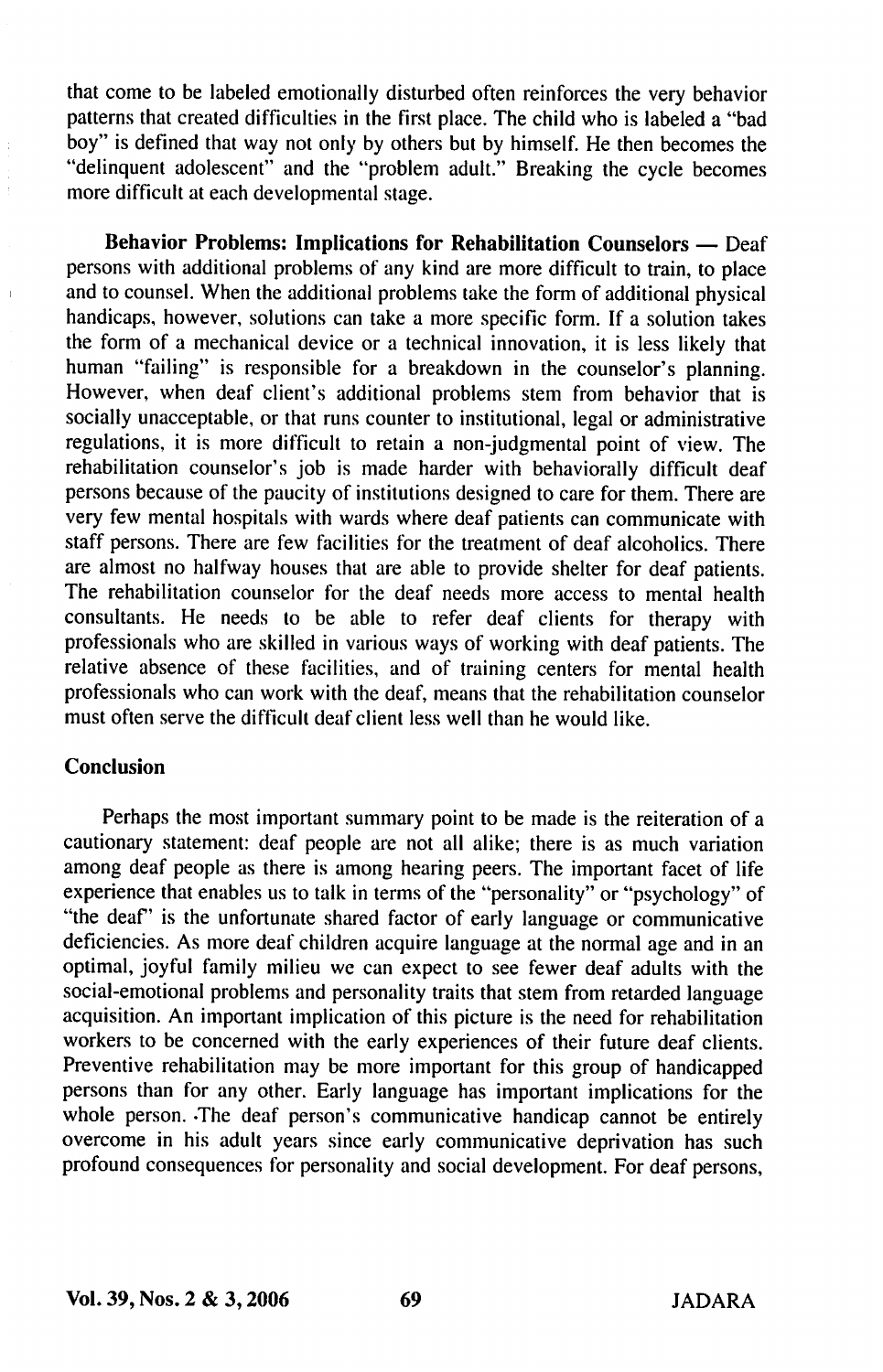rehabilitation must begin in the cradle. Otherwise, the social and psychological consequences of the handicap are carried to the grave.

 $\ddot{\phantom{a}}$